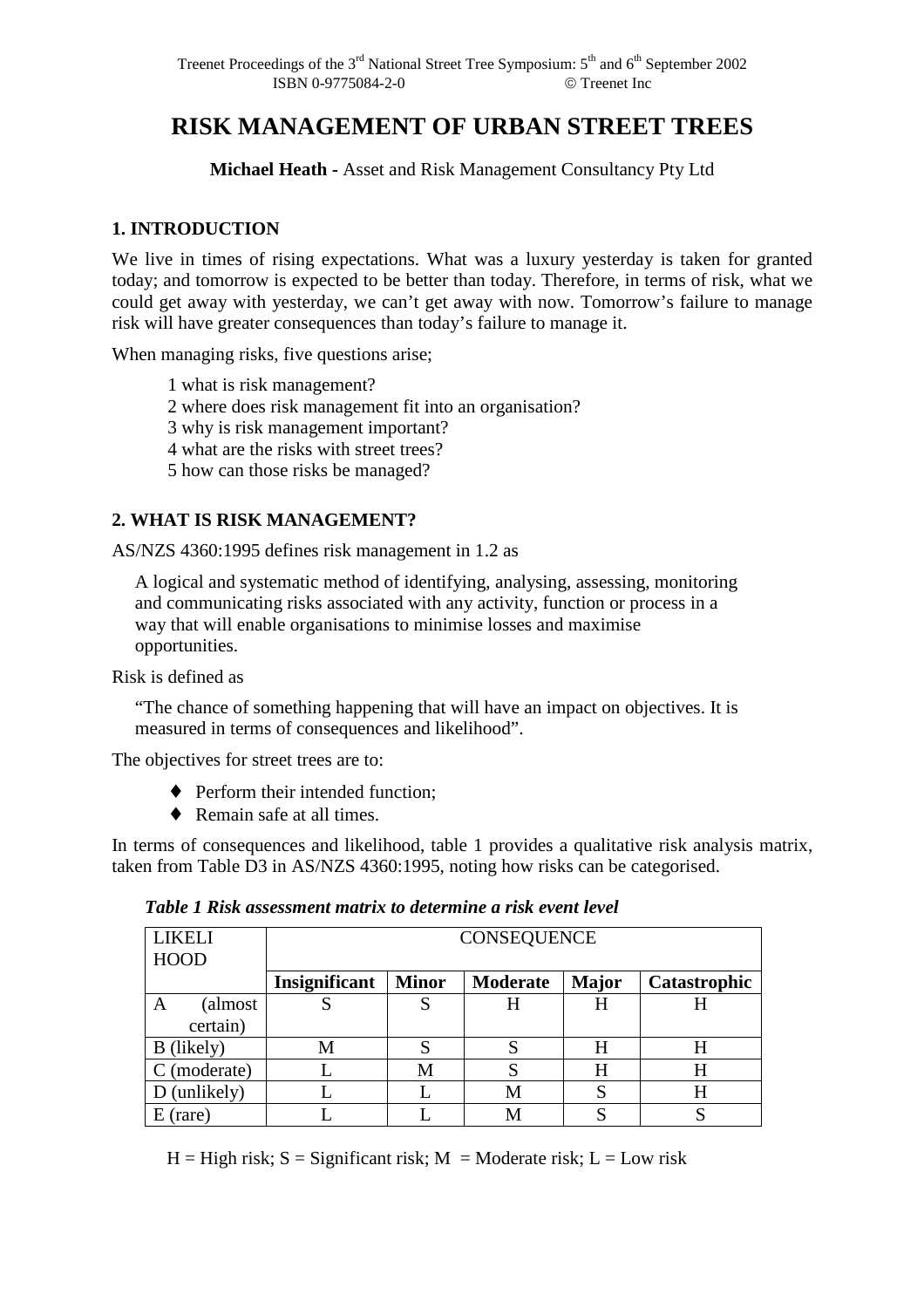According to the Standard, the main elements of risk management are to:

- ESTABLISH CRITERIA against which risk will be assessed;
- **IDENTIFY** what, why, and how risks can arise for further analysis;
- ANALYSE risks in terms of controls, likelihood, and consequences;
- ASSESS and PRIORITISE risks, compare the level of risk against the risk criteria;
- TREAT RISKS, accept low risk, develop and implement plans for others;
- MONITOR and REVIEW the system, making necessary changes;
- remember the process is ITERATIVE and requires records to be kept.

**Conclusion One:** If councils are not conducting any of these tasks, or only some of them, can they claim to be managing risk?

According to Helliwell (1990), the combined effect of condition and location determine likely risk from a tree and he cautions assessors

"not to be unduly swayed by pressure to retain them against his or her better judgement".

In terms of risk likelihood, Helliwell (1990) provided for the British insurance industry a suggestion that a 150-year-old tree has a 1:10 risk of limb loss in one year. He (Helliwell, 1990, pp. 159-161). proposed a risk frequency for falling branches causing serious injury or death as follows:

| • very high risk, e.g. overhanging a busy road | 1:2      |
|------------------------------------------------|----------|
| • high risk, e.g. overhanging a well-used park | 1:10     |
| • moderate risk, e.g. overhanging a minor road | 1:100    |
| • low risk, e.g. in a large private garden     | 1:1000   |
| • very low risk, e.g. in remote woodland       | 1:10000. |

**Conclusion Two:** If councils are not setting risk management standards and guidelines, and *publicising* them, can they claim to be managing risk?

# **3. WHERE DOES RISK MANAGEMENT FIT IN AN ORGANISATION?**

Nowadays government agencies and all major organisations are required to manage their assets. For example, an asset may be

- ♦ buildings
- ♦ roads
- ♦ parks or reserves
- $\triangleleft$  adventure play areas
- ♦ street trees

In South Australia, Division 4. Management Plans; Section 196 (3) of the Local Government Act 1999, councils are required to

"prepare and adopt a management plan or plans for its community land that must:

- (a) identify the land;
- (b) state the purpose for which council holds the land;
- (c) state the council's objectives;
- (d) state performance targets and how the council proposes to measure its performance against its objectives and performance targets".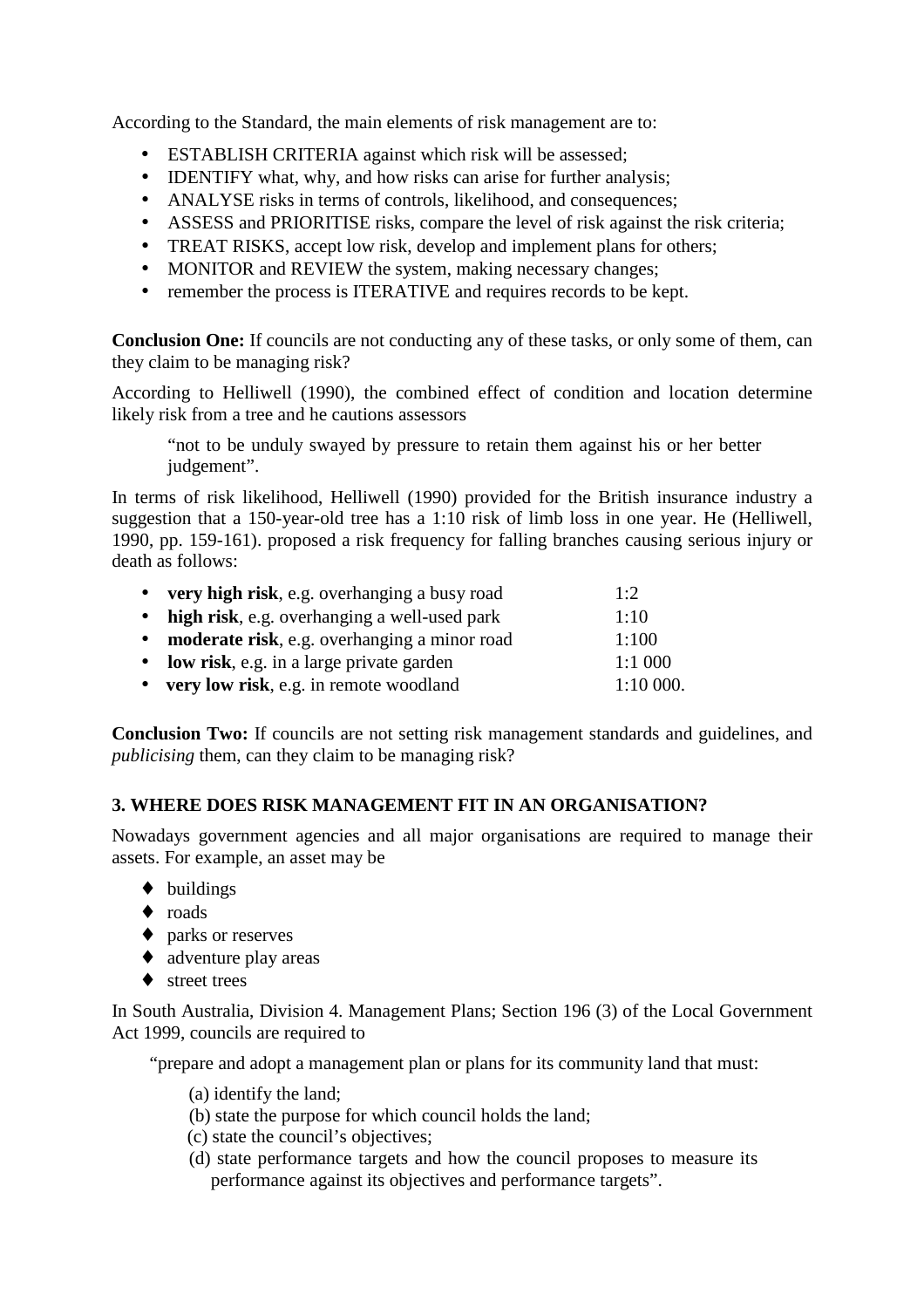Council's may need to state the purpose and objectives for holding its trees; say what performance it expects from them; and measure how they perform against targets set for them. Thus there are risks of non-compliance with this legislation, in not having statements that define the purpose and performance of street trees.

The South Australian Government has also adopted Australian Accounting Standards 27, requiring councils to record, map and value all their Assets. As a consequence, trees need to be treated as assets; be recorded; and be valued and managed.

**Conclusion Three:** If councils are not complying with the Local Government Act or Australian Accounting Standards 27, where trees are concerned, they have not understood street tree management, nor the concept of tree risk management.

# **4. WHY IS RISK MANAGEMENT IMPORTANT?**

One reason for managing trees and the risks associated with them is to comply with the above requirements. Another is for further legal reasons, for instance the Occupational Health, Safety and Welfare Act (South Australia), 1986, provides for owners, occupiers and designers to ensure that appropriate steps are taken to identify all *reasonably foreseeable* hazards that may affect persons at the workplace. General provisions allow a person to move conveniently and safely about, and to have reasonable access to any workplace or workplace amenity. This legislation covers members of the public against risks to health or safety.

**Conclusion Four:** If councils are not aware of legislation relating to trees, especially street trees, they are probably not complying with it, and may be at risk.

## **5. WHAT ARE THE RISKS WITH STREET TREES?**

There are many risks or potential risks associated with street trees. In organisational terms, risks may be:

- ♦ procedural
- $\bullet$  legal
- ♦ operational
- ♦ situational

**Procedural risks** include not having a Tree Management Plan, which has:

- ♦ policies, strategies and criteria
- ♦ definitions
- ♦ a database, backed by up-to-date reporting
- ♦ a process for review

Without this, a Council may be exposed to a failure to discover how many trees need to be managed, a failure to discover how many Significant trees need to be protected, and a failure to discover how many hazardous trees need to be treated

When a sample of Australian councils were asked if they had a Tree Management Policy, 57% of the 28 responding councils did; 39% (11 councils) did not, and one council did not reply. Of those without a tree policy, only one had no plans to draw one up.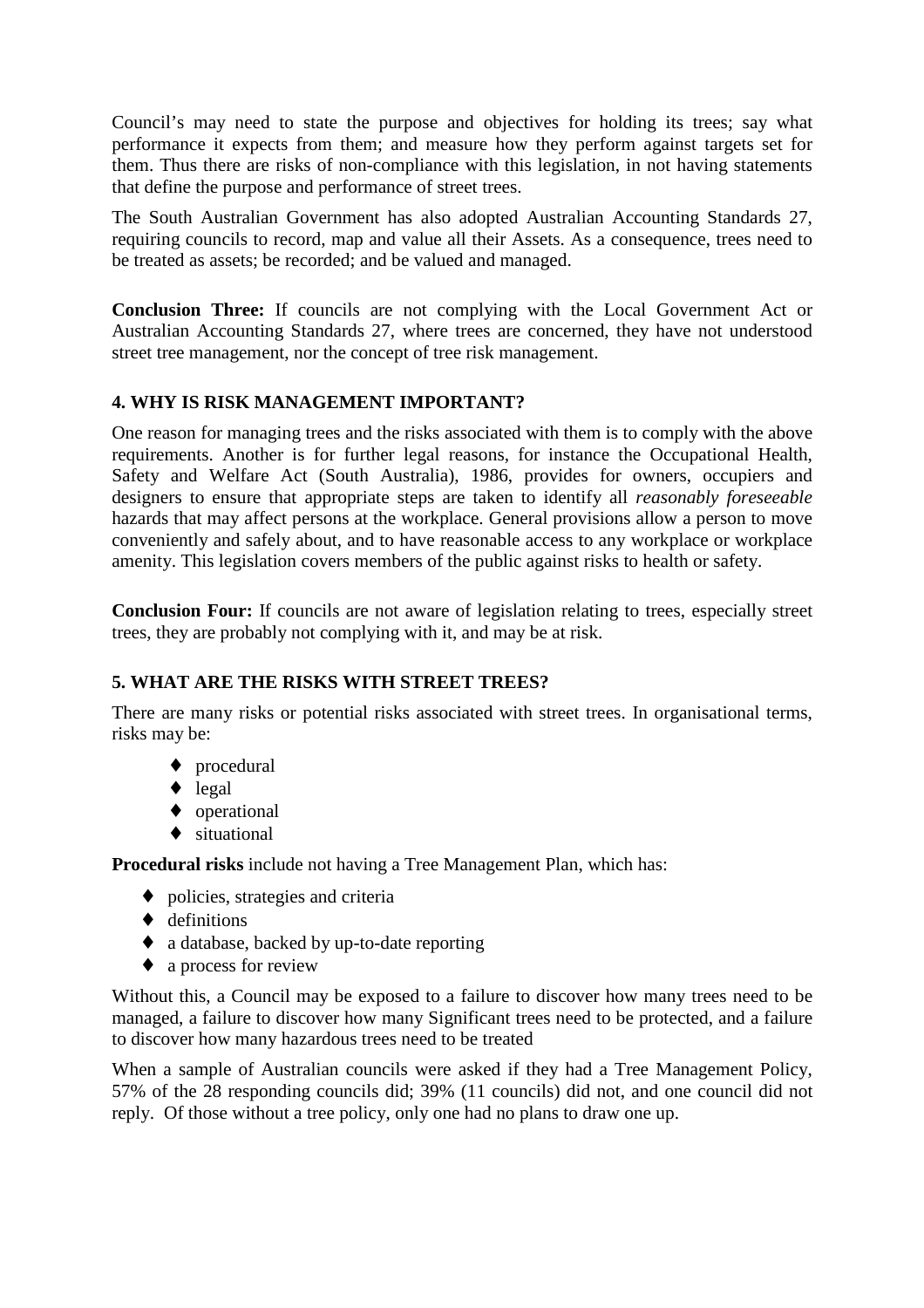**Conclusion Five:** Councils without a Tree Management Plan, have no process by which all trees, the good, the average and the bad, can be managed? If they have no database that can highlight matters of risk, the hypothesis is that they cannot manage an unknown quantity.

**Legal risks** may include consequences of:

- ♦ physical damage
- ♦ personal injury
- ♦ nuisance
- ♦ encroachment
- ♦ non-compliance with regulations under several acts

Council may be exposed to these risks by a failure to act prudently or exercise a proper duty of care, a failure to keep adequate records, and a failure to deal with risk once pointed out, causing costly litigation.

As an example of tree-related risk, table 3 shows a limited survey of seven countries:

#### *Table 3*

| <b>COUNTRY</b>        | <b>MAIN CAUSE OF</b> | <b>MAIN CAUSE OF</b> |  |  |
|-----------------------|----------------------|----------------------|--|--|
|                       | PERSONAL INJURY      | PROPERTY DAMAGE      |  |  |
| <b>Australia</b>      | Disrupted paving     | Storm damage         |  |  |
| <b>New Zealand</b>    | Storm damage         | Limb fall            |  |  |
| <b>United States</b>  | Disrupted paving     | Limb fall            |  |  |
| <b>United Kingdom</b> | Limb fall            | Disrupted paving     |  |  |
| <b>Germany</b>        | Disrupted paving     | Storm damage         |  |  |
| <b>South Africa</b>   | Storm damage         | Storm damage         |  |  |
| <b>France</b>         | Disrupted paving     | Storm damage         |  |  |

To overcome the risk potentials above, Australia needs to manage disrupted paving and storm damage better.

**Operational risks** may include:

- ♦ failure to conduct tree regular audits
- ♦ failure to deal with audit findings
- $\bullet$  inappropriate tree management techniques
- ♦ failure to respond to ratepayer notification
- ♦ failure to make-good physical damage from trees
- $\bullet$  inappropriate planting conditions
- ♦ inappropriate or inadequate establishment techniques
- ♦ inadequate summer irrigation
- ♦ failure to appreciate risk
- ♦ failure to identify hazardous trees
- ♦ failure to remove hazardous trees or tree parts soon enough

In terms of hazardous trees, table 4 asked what councils' percentage of hazardous trees were, in a limited survey of seven countries: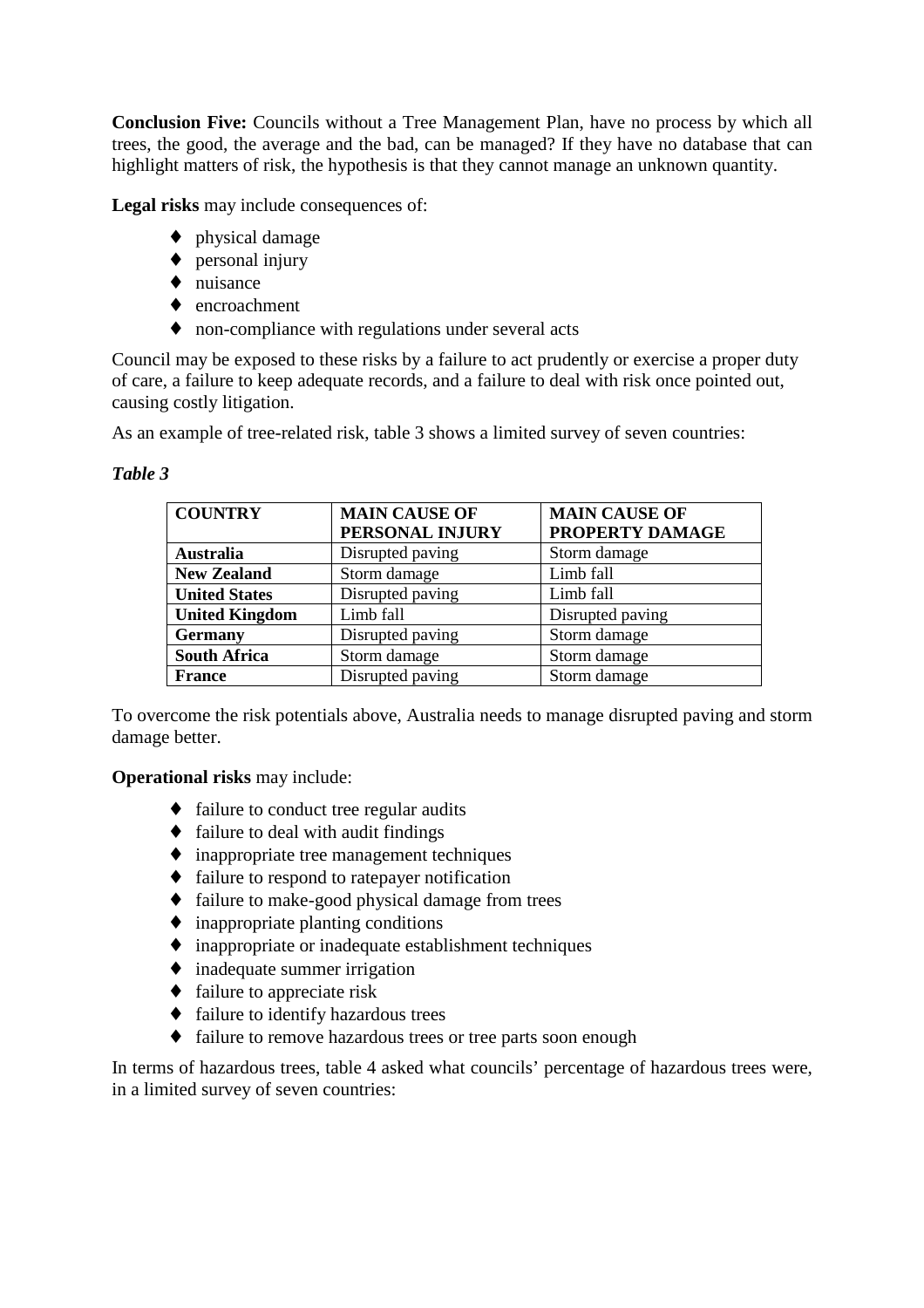#### *Table 4*

| <b>Country</b>        | Percentage hazardous trees                           |
|-----------------------|------------------------------------------------------|
| <b>Australia</b>      | Range between 0.1%, 20%, 50% to 75%                  |
| <b>New Zealand</b>    | Range between 0.3 % to 10 % but mainly under 1%      |
| <b>United States</b>  | Range between 10% to 90%, with an average around 12% |
| <b>United Kingdom</b> | Range between 1 and 3%                               |
| <b>Germany</b>        | Range between 0.4 to 1%                              |
| <b>South Africa</b>   | Sole figure of 5%                                    |
| <b>France</b>         | Sole figure of 20%                                   |

Three observations occur; firstly the range is far too big for risk control; secondly, 20% and 50% returns are extremely and unacceptably high; thirdly, there is probably no definition of the term "hazard" in the policy document. Note that a council with 20 000 trees with 10% of them at risk, has 2 000 dangerous trees. What is a responsible safety goal? Is it 1% (200 trees), is it 0.1% (20 trees) or 0.01% (2 trees)?

**Conclusion Six:** If councils do not have a policy document defining matters such a "hazardous trees or hazardous conditions" how can they claim to be managing risk, when it has not been identified?

A second risk management query asked for the most favoured pruning technique. Table 5 shows their replies.

#### *Table 5*

| <b>MOST FAVOURED</b>      | <b>AUS</b> | NZ. | <b>USA</b> | UK | <b>GER</b> | <b>SA</b> | FRA |
|---------------------------|------------|-----|------------|----|------------|-----------|-----|
| <b>TECHNIQUE/COUNTRY</b>  |            |     |            |    |            |           |     |
| Remove 1 co-dominant stem |            |     |            |    |            |           |     |
| Cabling and bracing       |            |     |            |    |            |           |     |
| Crown lifting             |            |     |            |    |            |           |     |
| Whole limb removal        |            |     |            |    |            |           |     |
| Included bark removal     |            |     |            | ∍  |            |           |     |
| Dead-wooding              |            |     |            |    |            |           |     |

It is worth asking how far crown-lifting and whole limb removal deal with the highest risks expressed in Australia, namely disrupted paving and storm damage? Do the treatments match the complaints?

**Situational risks** may include:

- ♦ tree canopy amongst power lines (very high risk)
- ♦ tree canopy overhanging roads (very high risk)
- ♦ trees causing property damage (very high risk)
- ♦ trees encroaching someone else's land (high risk)
- ♦ fast-growing trees (high risk)
- ♦ brittle-limbed trees (high risk)
- ♦ trees obscuring sight-lines (high risk)
- ♦ trees about to do any of the above (high moderate)
- ♦ trees causing a nuisance (high moderate)
- ♦ trees with nuisance properties or characteristics (moderate risk)
- 
-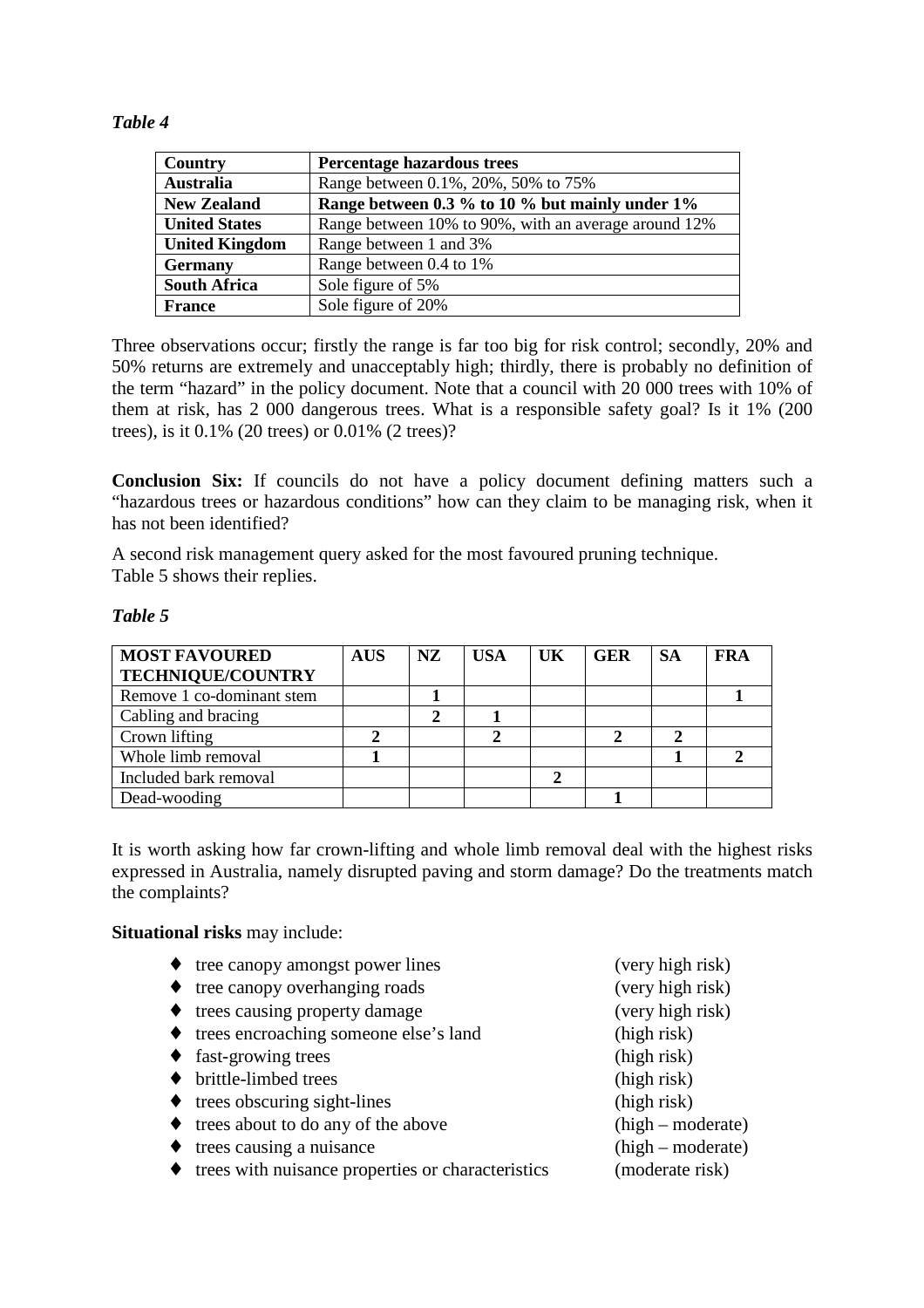| $\leftrightarrow$ short-lived trees             | (moderate risk) |
|-------------------------------------------------|-----------------|
| $\leftrightarrow$ trees obscuring traffic signs | (moderate risk) |
| trees obscuring a right of way                  | (moderate risk) |

A 1991 survey of 20 United States cities found that the average life of a downtown tree is a mere 13 years (Skiera & Moll, 1992). The survey points to an urban setting that provides more stress factors for trees to cope with than a rural one. Sample findings from the Skiera & Moll survey were:

- ♦ increased urban tree mortality;
- ♦ average street tree lives for 13 years;
- half of the tree spaces were empty;
- ♦ 45% of cities had no maintenance program;
- $\bullet$  public concern for trees is at an all-time high;
- ♦ people see trees as an indicator of community quality;
- ♦ ALL surveyed cities had tree damages claims pending.

However (Bassuk, 1999), claims that, in the United States, urban trees surrounded by pavement live on average for only 7 years. Bassuk found that the same species growing in verges have an average life of 32 years, while the same species growing "in a more hospitable setting" have a *safe useful life expectancy* of 60-200 years.

City trees have a considerable asset value, yet it appears that they are not well managed. British researchers examined tree performances from 11 cities in the north of England in 1983 (Gilbertson & Bradshaw, 1985). Their results found that:

- ♦ inner city trees were limited to a few species (lacking species diversity);
- ♦ all showed poor growth (having a poor appearance);
- ♦ there was a vast range in performance (inconsistent results);
- $\bullet$  10% of all trees were dead (10% of costs wasted);
- ♦ tree guards, so often used for protection, caused 12% of tree deaths;
- ♦ compaction by machine and bitumen or concrete surfaces impede infiltration and reduce soil moisture and aeration and are prime causes of tree death (Gilbertson & Bradshaw, 1985:pp.132-141). Bracketed comments belong to the study.

These, and other reasons, enabled Gilbertson & Bradshaw to conclude that death rates for urban trees were unacceptably high; and that growth rates were too low. This feedback suggests that managers should upgrade field practices and increase the establishment of healthy trees in order to reduce the likelihood of failures later on.

Condition audits are needed to manage risk in living things and to monitor their progress and decline. This process must be iterative, say 1-5-yearly, so that changes can be recorded and compared with an extending level of risk. Both present and future condition lead to a risk analysis for the tree and for its effect on its surroundings.

Tree performance records provide a good basis for future species selection, because analysis can discriminate between better and poorer performers. Poor performers need not be replanted, while good performers are sought after and may be candidates for genetic improvement.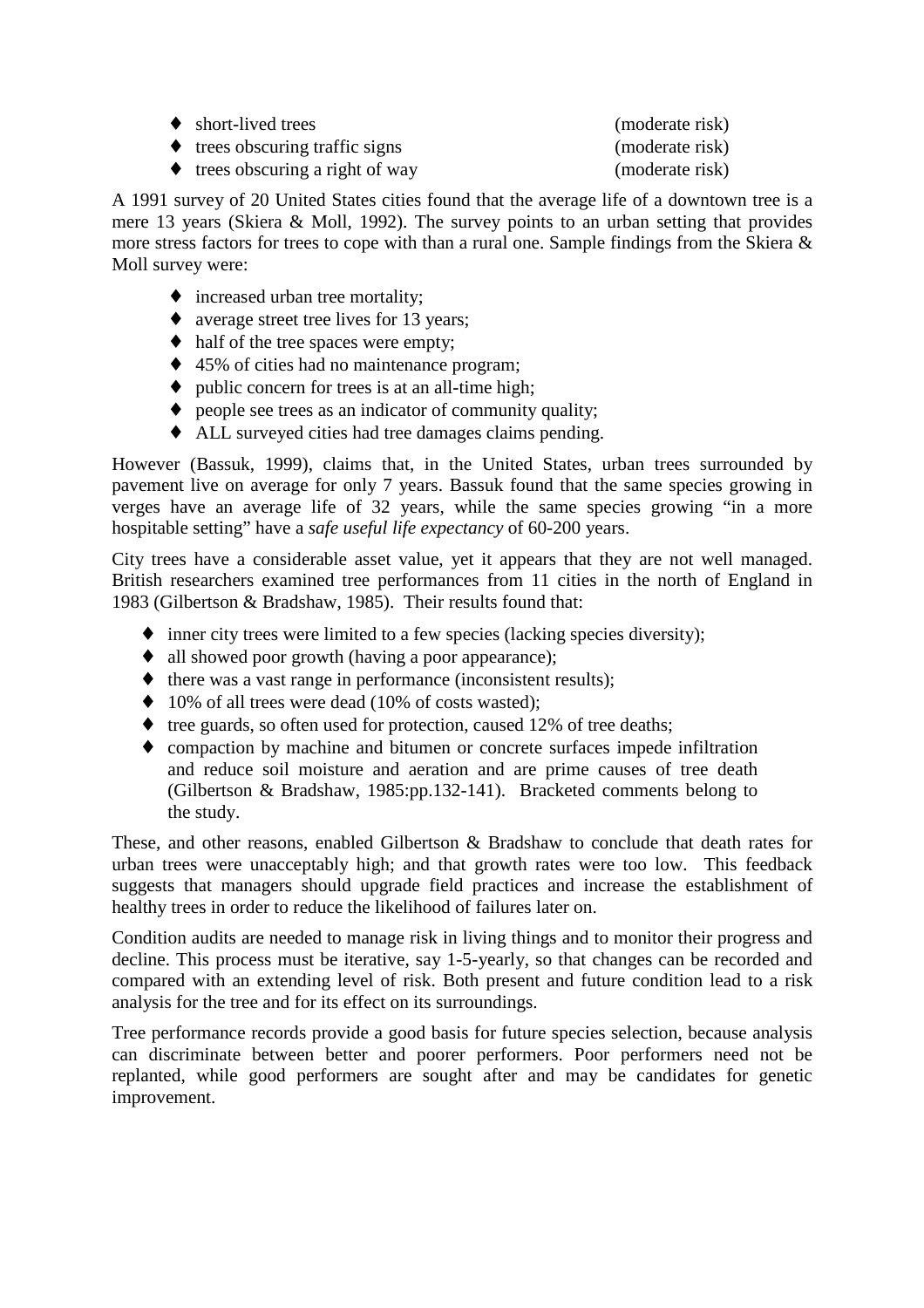**Conclusion Seven:** A wide range of evidence now covers risks to street trees throughout their lifetime. Councils owning street trees with "very high" to "moderate" risks, cannot claim to be managing risk.

## **6. HOW CAN RISKS BE MANAGED?**

Risk is managed by a process that first advises managers to establish the risks to or from a tree, by setting out the criteria against which risk will be assessed.

The next step is to identify what, why, and how risks can arise. A tree owner is expected to foresee likely risks and to forestall them by strategies or actions. Once risks have been identified, they need to be analysed in terms of controls, likelihood and consequences. Likely risk events seem should be assessed and prioritised, then compared, to rate their level of risk against the risk criteria. From this level of risk management preparation, the manager should develop and implement plans for the major and moderate risks, eliminate or reduce their severity, accepting low-level risks, until they become a first priority.

The University of Ulster collected the following data from UK Councils:

| No accurate tree records                      | 54% |
|-----------------------------------------------|-----|
| All trees                                     | 4%  |
| Street trees                                  | 49% |
| Park trees                                    | 15% |
| Open space trees                              | 10% |
| Public housing trees                          | 12% |
| School trees                                  | 4%  |
| Cemetery trees                                | 7%  |
| Council with a computerised tree inventory    | 50% |
| Council without a computerised tree inventory | 50% |
| Increased mortality of newly planted trees    | 24% |
| Decreased mortality of newly planted trees    | 27% |
| About the same                                | 49% |

To avoid risk, there are two aspects of trees that need to be managed,

- 1. their performance
- 2. their safety

Table 7 shows some risks from trees:

#### *Table 7 State Emergency Service Storm damage data 1995-99*

| <b>RISK EVENT/YEAR</b>   | 95/96 | 96/97                    | 97/98 | 98/99 APR | <b>TOTAL</b> |
|--------------------------|-------|--------------------------|-------|-----------|--------------|
| Tree down on driveway    | 23    | 8                        | 55    | 19        | 105          |
| Tree down                | 63    | 41                       | 216   | 57        | 377          |
| Tree down on road        | 82    | 57                       | 223   | 110       | 472          |
| Tree down on house       | 50    | 10                       | 152   | 38        | 250          |
| Tree down on cars        | 11    | 6                        | 21    | 13        | 51           |
| Tree down on fence       | 23    | 7                        | 65    | 24        | 119          |
| Tree down on power lines | 8     | 12                       | 110   | 22        | 152          |
| Tree down on carport     | 9     | $\overline{\phantom{0}}$ | 42    | 17        | 73           |
| Tree down on footpath    | 3     | $\overline{\phantom{0}}$ | 17    | 15        | 40           |
| Total                    | 272   | 151                      | 901   | 315       |              |